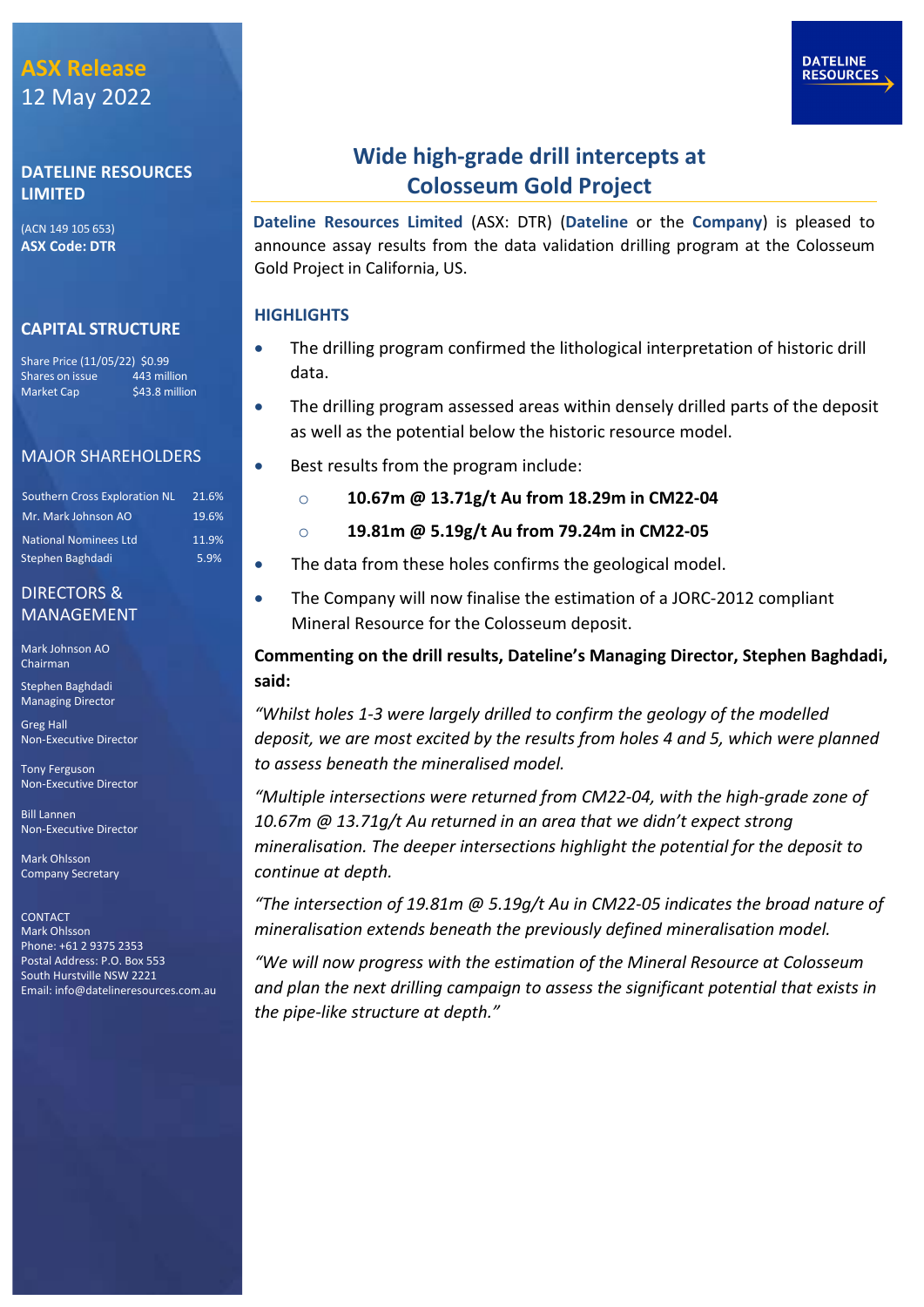### **Drilling Results**

The drilling program, comprising five holes for 605 metres, confirmed the geology of the deposit, as informed by the original paper-based data compilation. The geologists collected information including lithology, veining, alteration, mineralisation, oxides and rock quality designation (RQD).

Samples were collected every five feet (~1.52m) and assayed at Paragon Geochemical Laboratory in Reno Nevada. QA/QC including duplicates, standards and blanks were included in the sampling and assaying program.

Highlights from the drilling program included:

| <b>Hole ID</b> | From $(m)$ | To (m) | Length (m) | Grade (g/t Au) |
|----------------|------------|--------|------------|----------------|
| CM22-03        | 0          | 3.05   | 3.05       | 1.27           |
|                | 7.62       | 10.67  | 3.05       | 1.14           |
|                | 18.29      | 22.86  | 4.57       | 6.96           |
| CM22-04        | 18.29      | 28.95  | 10.67      | 13.71          |
| including      | 18.29      | 21.33  | 3.05       | 42.88          |
|                | 70.10      | 71.62  | 1.52       | 2.70           |
|                | 100.58     | 102.10 | 1.52       | 3.84           |
|                | 149.34     | 153.92 | 4.57       | 1.17           |
|                | 164.58     | 166.11 | 1.52       | 1.03           |
| CM22-05        | 33.53      | 44.19  | 10.67      | 2.07           |
|                | 79.24      | 99.06  | 19.81      | 5.19           |
| Including      | 80.77      | 83.82  | 3.05       | 13.78          |

Note: Samples were collected at 5 foot intervals (~1.52m). The results have been converted from feet to metres



**Figure 1: Cross Section of the five completed drill holes with assay results. View looking north, Azimuth 005** 

Further details of the sampling and assaying program are provided in the JORC Table 1 information in Appendices A and B.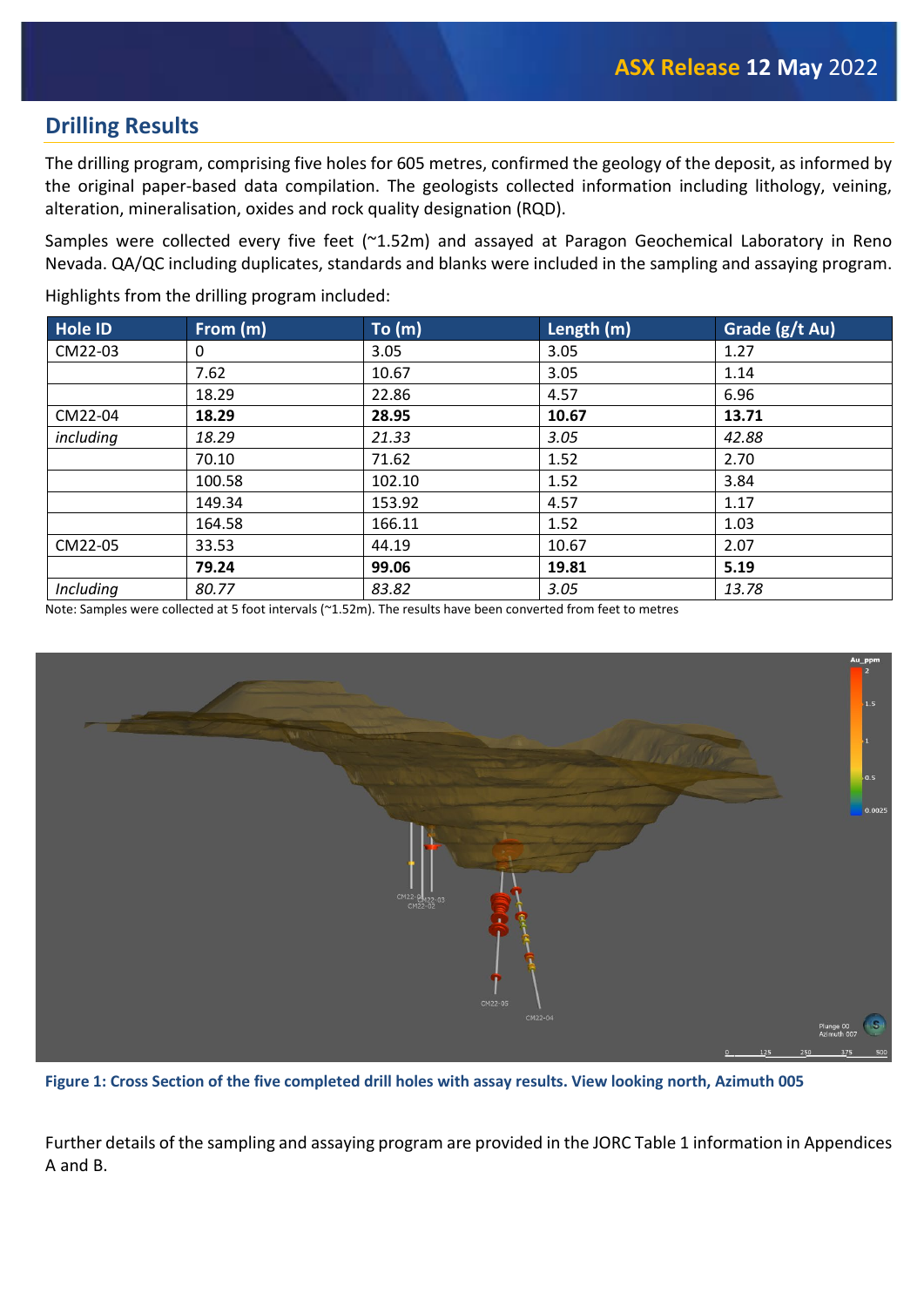### **Verification Drilling Program**

Dateline acquired a significant volume of hardcopy data as part of the Colosseum acquisition in 2021. All of the data was reviewed and loaded into a relational database for the first time, building the first 3D view of the mine.

The data collected by the previous operators was to a very high standard, enabling a database that reflects the deposit to be collected and analysed.

For the Company to use the historical data and report to JORC-2012 standards, a program of confirmatory drillholes was completed. These drillholes confirmed the mineralisation identified by previous operators and provided the confidence for the Mineral Resource estimate to be completed.

The Company is awaiting the full results of the program, including the deeper parts of CM22-05, drilled well below the Mineral Resource block model.

### **Mineral Resource Estimation and Next Steps**

This data validation drilling program for the Colosseum Gold Mine was successful in verifying information compiled by the previous operators in the decade prior to 1993.

The Company has confidence that the compiled data accurately reflects the nature of mineralisation at Colosseum and will now finalise the preparation of a JORC-2012 compliant Mineral Resource estimate for the Colosseum deposit.

The Company believes that significant potential exists below the current Mineral Resource estimate. As mineralisation forms a pipe-like structure and is relatively consistent over the full depth of the model, there is excellent potential for this to continue at depth.

The Company is planning next steps for the Colosseum project that include drilling beneath the Mineral Resource model using a directional diamond rig to minimise surface disturbance and allow for multiple deviated drillholes to be drilled from the same collar position.



 **Figure 2: Cross Section of the five completed drill holes with potential for deeper extension of the mineralised ore zone**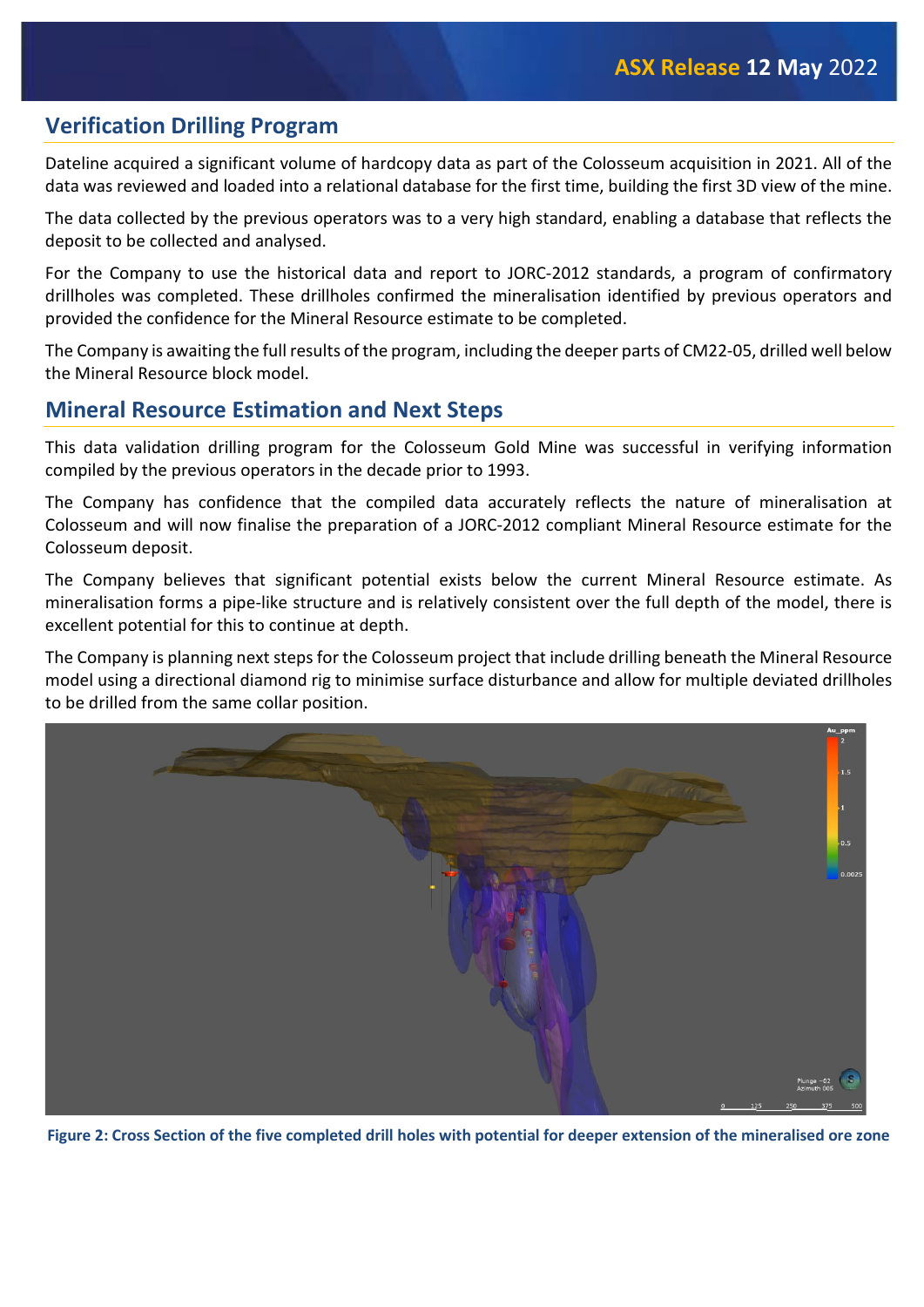Authorised by the Dateline Board.

**For more information, please contact:**

**Stephen Baghdadi Managing Director +61 2 9375 2353** www.datelineresources.com.au **Andrew Rowell White Noise Communications +61 400 466 226 andrew@whitenoisecomms.com**

**Follow Dateline on Twitter:** [https://twitter.com/Dateline\\_DTR](https://twitter.com/Dateline_DTR)

#### **About Dateline Resources Limited**

Dateline Resources Limited (ASX: DTR) is an Australian publicly listed company focused on gold mining and exploration in North America. The Company owns 100% of the Gold Links and Green Mountain Projects in Colorado, USA and 100% of the Colosseum Gold Mine in California.

The Gold Links Gold Mine is a historic high-grade gold mining project where over 150,000 ounces of gold was mined from high-grade veins. Mineralisation can be traced on surface and underground for almost 6km from the Northern to the Southern sections of the project. Ore mining commenced in late 2021, with first saleable gold concentrate produced in April 2022.

The Company owns the Lucky Strike gold mill, located 50km from the Gold Links mine, within the Green Mountain Project. Ore is transported to Lucky Strike for processing.

The Colosseum Gold Mine is located in the Walker Lane Trend in East San Bernardino County, California and produced approximately 344,000 ounces of gold (see ASX release 15 March 2021). Significant potential remains for extension to mineralisation at depth as well as potential for rare earth elements.

#### **Competent Person Statement**

Sample preparation and any exploration information in this announcement is based upon work reviewed by Mr Greg Hall who is a Chartered Professional of the Australasian Institute of Mining and Metallurgy (CP-IMM). Mr Hall has sufficient experience that is relevant to the style of mineralisation and type of deposit under consideration and to the activity which he is undertaking to quality as a Competent Person as defined in the 2012 Edition of the "Australasian Code for Reporting Exploration Results, Mineral Resources and Ore Reserves" (JORC Code). Mr Hall is a Non-Executive Director of Dateline Resources Limited and consents to the inclusion in the report of the matters based on this information in the form and context in which it appears.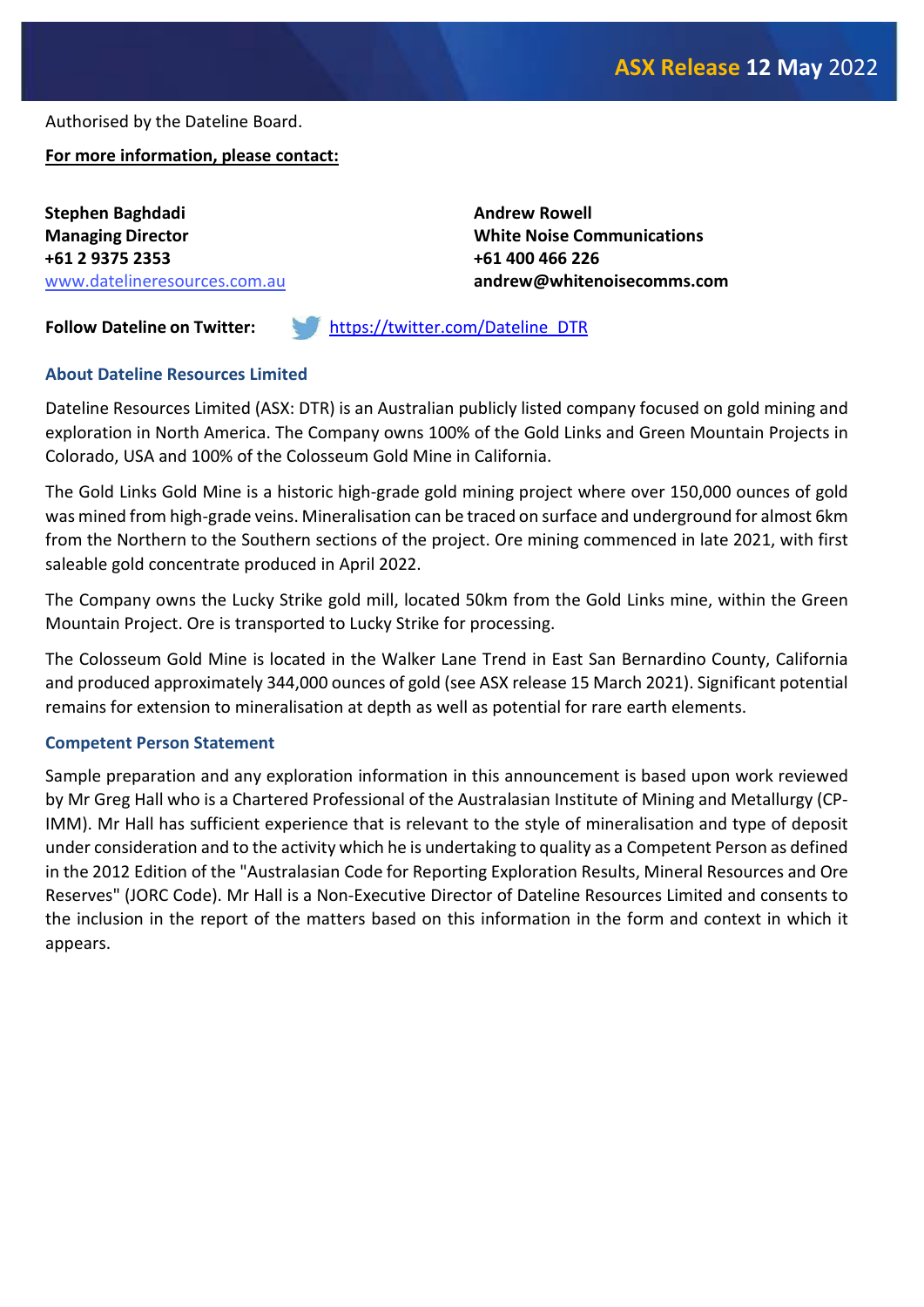## **APPENDIX A – DRILLHOLE COLLAR LOCATIONS**

| Hole ID | <b>Northing</b> | <b>Easting</b> | <b>Elevation m</b> | <b>Azimuth</b> | <b>Dip</b>   | Depth    |
|---------|-----------------|----------------|--------------------|----------------|--------------|----------|
|         |                 |                |                    |                |              |          |
| CM22-01 | 3937346         | 629884.9       | 1666.067           | -0             | -90          | 61.95    |
| CM22-02 | 3937347         | 629902.1       | 1664.025           | 0              | $-90$        | 68.66    |
| CM22-03 | 3937343         | 629912.4       | 1663.385           | 0              | -90          | 62.36    |
| CM22-04 | 3937304         | 629974.2       | 1655.942           | 218            | -50          | 215.01   |
| CM22-05 | 3937304         | 629974.2       | 1655.942           | 236            | -50          | 197.41   |
|         |                 |                |                    |                | <b>TOTAL</b> | 605.38 m |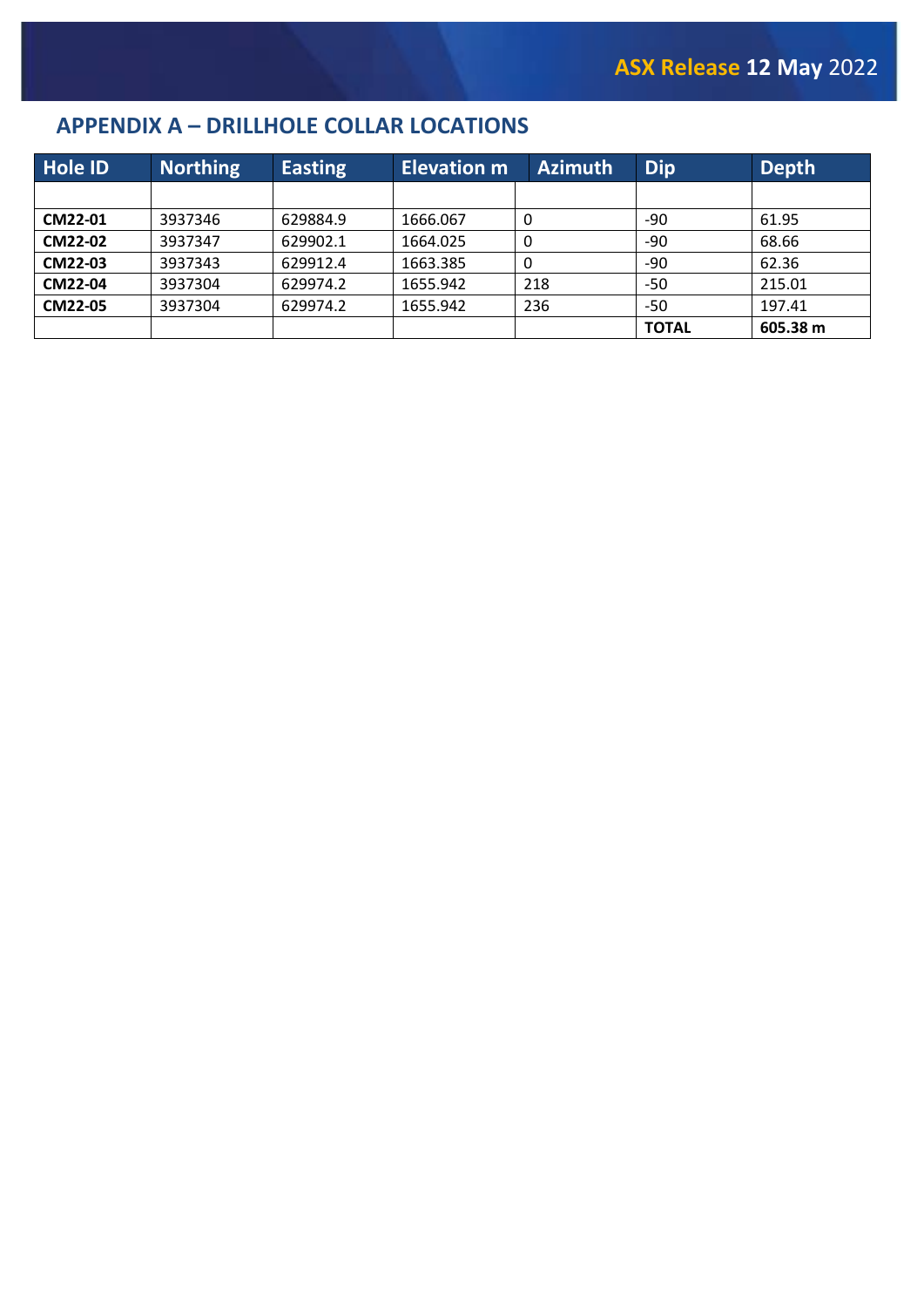# Appendix B - JORC Code, 2012 Edition – Table 1 report template

#### **Section 1 Sampling Techniques and Data**

(Criteria in this section apply to all succeeding sections.)

| <b>Criteria</b>        | <b>JORC Code explanation</b>                                                                                                                                                                                                                                                                                                                                                                                                                                                                                                                                                                                                                                                                                                                                                                                                                                                                                                                                                                                                                                                                                                              | <b>Commentary</b>                                                                                                                                                                                                                                                                                                                                                                                                                                                                                                                                                                                                                                                                                                                                                                                                                                                                                                                                                                                                                                                                                                                                                                                                                                                                                                                                                                                                                                                                                                                                                                                                                                                                                                                                                                                                                                                                                                                                             |
|------------------------|-------------------------------------------------------------------------------------------------------------------------------------------------------------------------------------------------------------------------------------------------------------------------------------------------------------------------------------------------------------------------------------------------------------------------------------------------------------------------------------------------------------------------------------------------------------------------------------------------------------------------------------------------------------------------------------------------------------------------------------------------------------------------------------------------------------------------------------------------------------------------------------------------------------------------------------------------------------------------------------------------------------------------------------------------------------------------------------------------------------------------------------------|---------------------------------------------------------------------------------------------------------------------------------------------------------------------------------------------------------------------------------------------------------------------------------------------------------------------------------------------------------------------------------------------------------------------------------------------------------------------------------------------------------------------------------------------------------------------------------------------------------------------------------------------------------------------------------------------------------------------------------------------------------------------------------------------------------------------------------------------------------------------------------------------------------------------------------------------------------------------------------------------------------------------------------------------------------------------------------------------------------------------------------------------------------------------------------------------------------------------------------------------------------------------------------------------------------------------------------------------------------------------------------------------------------------------------------------------------------------------------------------------------------------------------------------------------------------------------------------------------------------------------------------------------------------------------------------------------------------------------------------------------------------------------------------------------------------------------------------------------------------------------------------------------------------------------------------------------------------|
| Sampling<br>techniques | Nature and quality of sampling (eg cut<br>$\bullet$<br>channels, random chips, or specific<br>specialised industry standard measurement<br>tools appropriate to the minerals under<br>investigation, such as down hole gamma<br>sondes, or handheld XRF instruments, etc).<br>These examples should not be taken as<br>limiting the broad meaning of sampling.<br>Include reference to measures taken to<br>ensure sample representivity and the<br>appropriate calibration of any measurement<br>tools or systems used.<br>Aspects of the determination of<br>mineralisation that are Material to the<br>Public Report.<br>In cases where 'industry standard' work has<br>been done this would be relatively simple<br>(eg 'reverse circulation drilling was used to<br>obtain 1 m samples from which 3 kg was<br>pulverised to produce a 30 g charge for fire<br>assay'). In other cases more explanation<br>may be required, such as where there is<br>coarse gold that has inherent sampling<br>problems. Unusual commodities or<br>mineralisation types (eg submarine nodules)<br>may warrant disclosure of detailed<br>information. | • As of 9/5/2022, Dateline Resources Limited has<br>completed 605 meters (1,986 feet) of drilling in 5<br>drill holes at the Colosseum Project. All the drilling<br>was done from the surface with HQ diamond drill<br>core. Industry standard core handling and sampling<br>procedures were employed to ensure high quality<br>samples.<br>Core samples were collected at 5 foot intervals.<br>• All core was logged for rock type, RQD, and recovery<br>and dispatched for assay with standard 5 foot long<br>sample intervals.<br>Logging geologist identified zones of interest, but the<br>entire hole was measured and marked up in 5 foot<br>intervals. Whole core was sampled.<br>• Core was bagged into pre-numbered bags, and taken<br>to the FEDEX Freight office in Las Vegas, palletized<br>by the Logging Geologist, covered in shrink wrap<br>and handed over to the FEDEX dock personnel for<br>overnight shipping to Paragon Geochemical<br>Laboratory in Sparks Nevada.<br>• Samples were sent to Paragon Geochemical in<br>Sparks, Nevada for sample preparation and assay.<br>Samples were dried, weighed, crushed and split to<br>obtain 250 gm. Samples were placed in ring and<br>puck grinder to produce 85% minus 75 micron pulp.<br>This material was blended on clean cloth and<br>packaged in paper pulp bags. Using a pulp balance,<br>a 30gm sample was weighted out for traditional fire<br>assay. Samples were analyzed using standard fire<br>assay for gold. Overlimits were analyzed via<br>gravimetric analysis.<br>• All samples followed a strict Chain of Custody.<br>• Routine QAQC samples were inserted in the sample<br>runs at a rate of 20%, comprising Certified<br>Reference Materials from CDN Resource<br>Laboratories Ltd., and verified blank granitic<br>material.<br>• Sampling practice is appropriate to the geology and<br>mineralization of the deposit and complies with<br>industry best practice. |
| Drilling<br>techniques | Drill type (eg core, reverse circulation, open-<br>hole hammer, rotary air blast, auger,<br>Bangka, sonic, etc) and details (eg core<br>diameter, triple or standard tube, depth of<br>diamond tails, face-sampling bit or other<br>type, whether core is oriented and if so, by<br>what method, etc).                                                                                                                                                                                                                                                                                                                                                                                                                                                                                                                                                                                                                                                                                                                                                                                                                                    | • The drilling program utilized surface core drilling.<br>• The core drilling is being conducted with an<br>EVERDIGM ECR 18 drill. All holes utilized triple tube<br>to increase recoveries. The drilling has been<br>completed by an experienced diamond drilling core<br>driller.                                                                                                                                                                                                                                                                                                                                                                                                                                                                                                                                                                                                                                                                                                                                                                                                                                                                                                                                                                                                                                                                                                                                                                                                                                                                                                                                                                                                                                                                                                                                                                                                                                                                           |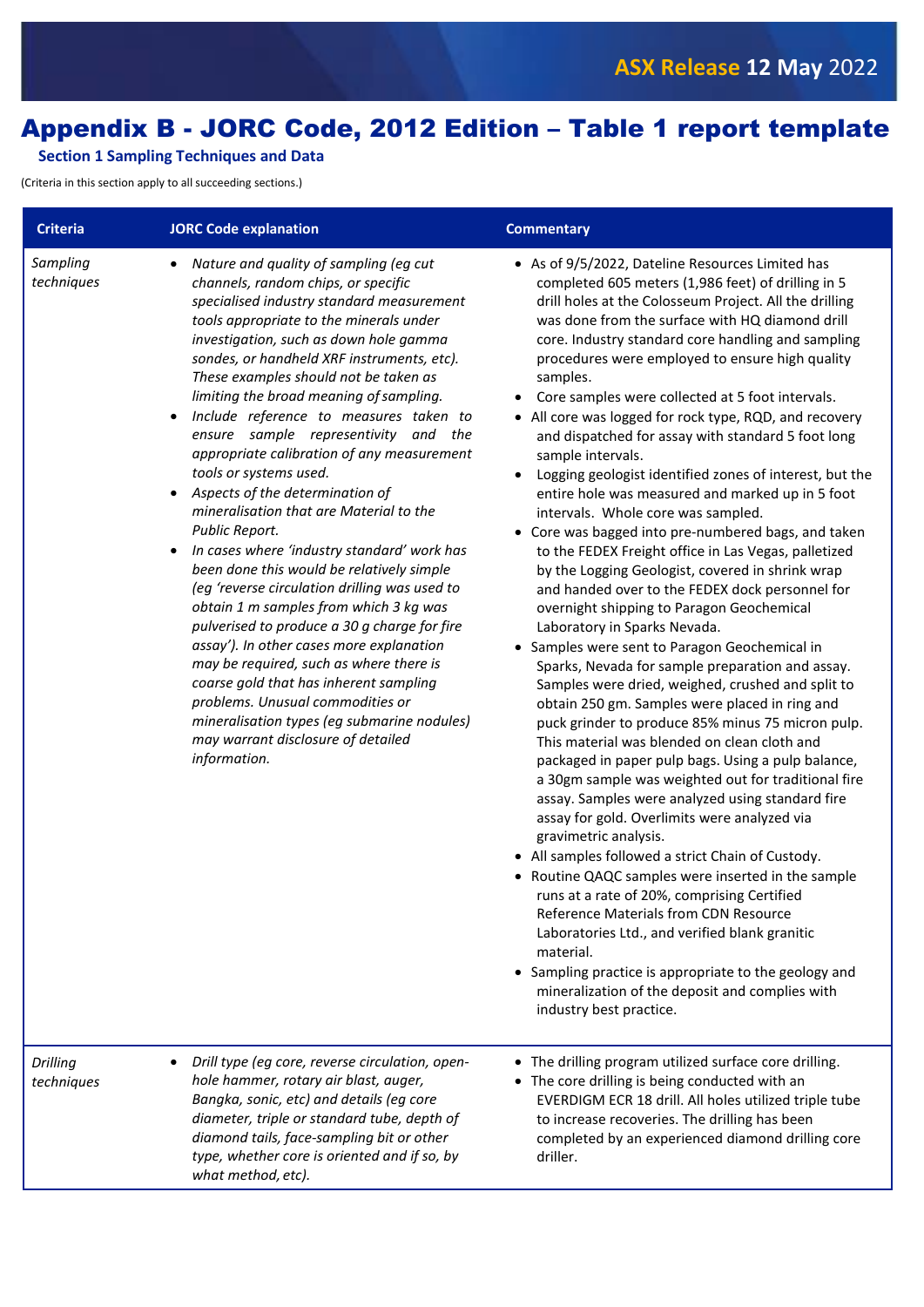| <b>Criteria</b>                                         | <b>JORC Code explanation</b>                                                                                                                                                                                                                                                                                                                                                                                                                                                                                                                                                                                                                                                                                                                        | <b>Commentary</b>                                                                                                                                                                                                                                                                                                                                                                                                                                                                                                                                                                                                                                                                                                                                                                                                                                                                                                                                 |
|---------------------------------------------------------|-----------------------------------------------------------------------------------------------------------------------------------------------------------------------------------------------------------------------------------------------------------------------------------------------------------------------------------------------------------------------------------------------------------------------------------------------------------------------------------------------------------------------------------------------------------------------------------------------------------------------------------------------------------------------------------------------------------------------------------------------------|---------------------------------------------------------------------------------------------------------------------------------------------------------------------------------------------------------------------------------------------------------------------------------------------------------------------------------------------------------------------------------------------------------------------------------------------------------------------------------------------------------------------------------------------------------------------------------------------------------------------------------------------------------------------------------------------------------------------------------------------------------------------------------------------------------------------------------------------------------------------------------------------------------------------------------------------------|
| Drill sample<br>recovery                                | Method of recording and assessing core and<br>$\bullet$<br>chip sample recoveries and results assessed.<br>Measures taken to maximise<br>$\bullet$<br>sample recovery and ensure<br>representative nature of the<br>samples.<br>Whether a relationship exists between<br>$\bullet$<br>sample recovery and grade and whether<br>sample bias may have occurred due to<br>preferential loss/gain of fine/coarse<br>material.                                                                                                                                                                                                                                                                                                                           | All drilling recoveries have been logged and<br>$\bullet$<br>notated each run based on 10 foot tooling.<br>To maximize sample recoveries, use of triple<br>tube and long chain polymer muds were used<br>to increase recovery.<br>There has been no analysis between sample<br>recoveries and grade to date.                                                                                                                                                                                                                                                                                                                                                                                                                                                                                                                                                                                                                                      |
| Logging                                                 | Whether core and chip samples have<br>$\bullet$<br>been geologically and geotechnically<br>logged to a level of detail to support<br>appropriate Mineral Resource<br>estimation, mining studies and<br>metallurgical studies.<br>Whether logging is qualitative or<br>$\bullet$<br>quantitative in nature. Core (or costean,<br>channel, etc) photography.<br>The total length and percentage of the relevant<br>intersections logged.                                                                                                                                                                                                                                                                                                              | Core samples were geologically logged. Lithology,<br>$\bullet$<br>veining, alteration, mineralization and oxides were<br>recorded in the appropriate tables of the drill hole<br>database.<br>Each core box was photographed dry and wet, after<br>$\bullet$<br>logging of unit and structures were notated on the<br>core.<br>Geological logging of core samples is<br>qualitative and quantitative in nature.                                                                                                                                                                                                                                                                                                                                                                                                                                                                                                                                   |
| Sub-sampling<br>techniques and<br>sample<br>preparation | If core, whether cut or sawn and whether<br>quarter, half or all core taken.<br>If non-core, whether riffled, tube<br>$\bullet$<br>sampled, rotary split, etc and whether<br>sampled wet or dry.<br>For all sample types, the nature,<br>$\bullet$<br>quality and appropriateness of the<br>sample preparation technique.<br>Quality control procedures adopted for all<br>$\bullet$<br>sub-sampling stages to maximise<br>representivity of samples.<br>Measures taken to ensure that the sampling is<br>representative of the in situ material collected,<br>including for instance results for field<br>duplicate/second-half sampling.<br>Whether sample sizes are appropriate to the<br>$\bullet$<br>grain size of the material being sampled. | All drill core was sampled. Samples were placed in a<br>heavy-duty, pre-numbered poly sample bag. Samples<br>were placed on pallets and secured with stretch wrap<br>and packing tape and shipped in batches by company<br>personnel directly to Paragon Geochemical via FedEx<br>Freight following standard chain of custody protocols.<br>Routine QAQC samples were inserted at a 20% rate<br>$\bullet$<br>into the sample batches and comprised Certified<br>Reference Materials (CRMs) from CDN Resource<br>Laboratories Ltd. and verified blank granitic material.<br>Rock samples sent to Paragon Geochemical in Sparks,<br>$\bullet$<br>Nevada were dried, weighed, crushed and split, with<br>a split pulverized to better than 85% passing 75<br>microns. Rocks samples were analyzed by standard<br>30gm fire assay for gold.<br>Sample size assessment was not conducted but used<br>sampling size which is typical for gold deposits. |
| Quality of<br>assay data<br>and<br>laboratory<br>tests  | The nature, quality and appropriateness of<br>the assaying and laboratory procedures used<br>and whether the technique is considered<br>partial or total.<br>For geophysical tools, spectrometers,<br>handheld XRF instruments, etc, the<br>parameters used in determining the analysis<br>including instrument make and model, reading<br>times, calibrations factors applied and their<br>derivation, etc.<br>Nature of quality control procedures adopted<br>$\bullet$<br>(eg standards, blanks, duplicates, external<br>laboratory checks) and whether acceptable<br>levels of accuracy (ie lack of bias) and<br>precision have been established.                                                                                               | Samples were assayed by industry standard<br>methods by Paragon Geochemical in Sparks,<br>Nevada.<br>Fire assays for gold were completed using<br>industry standard fire assay methodology.<br>External certified standards and blank material<br>were added to the sample submission.                                                                                                                                                                                                                                                                                                                                                                                                                                                                                                                                                                                                                                                            |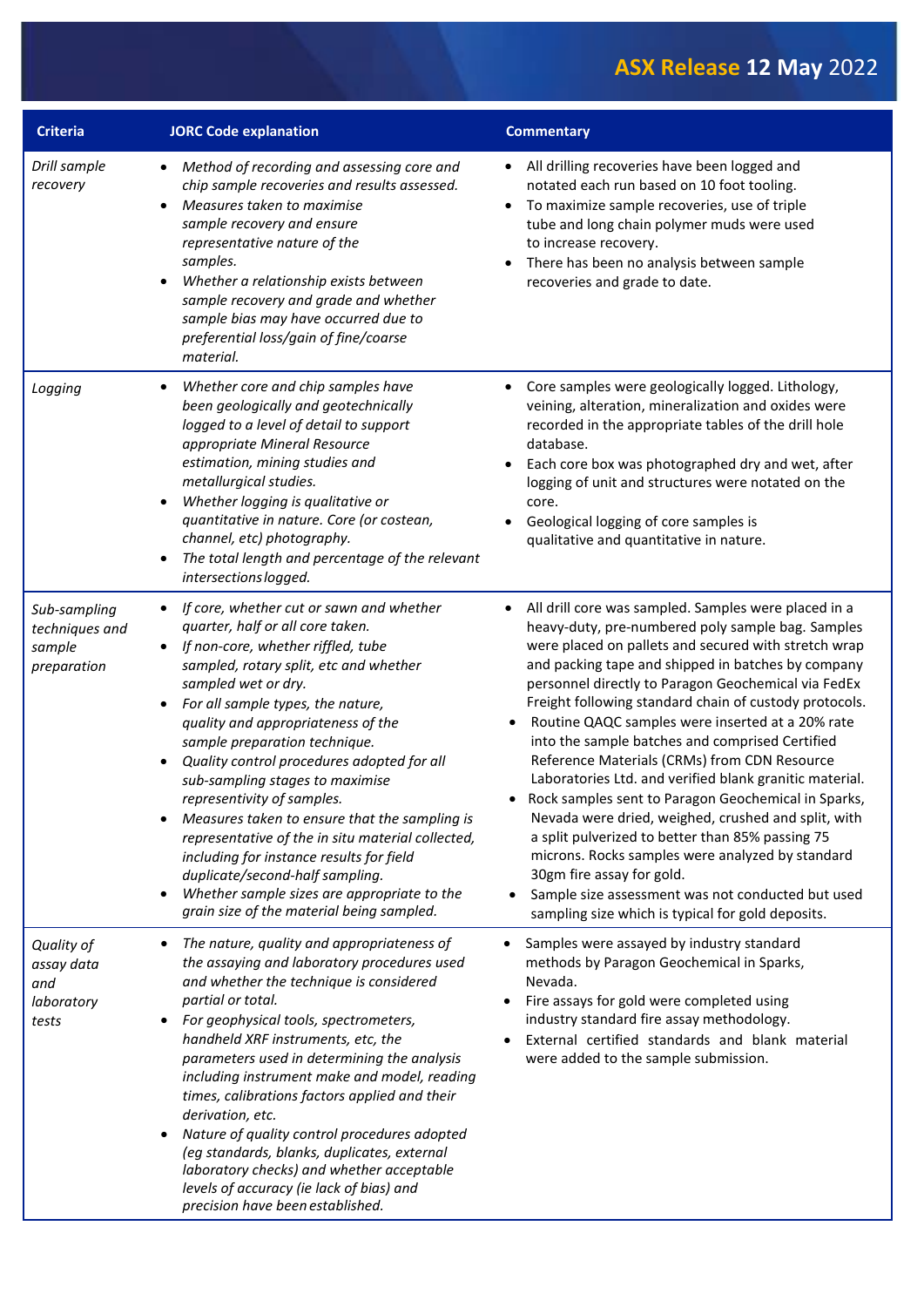| <b>Criteria</b>                                                  | <b>JORC Code explanation</b>                                                                                                                                                                                                                                                                                                                                                                  | <b>Commentary</b>                                                                                                                                                                                                                                                                                                                                                                                                                                                                                                                                                                                                                                                                                                                                                                        |
|------------------------------------------------------------------|-----------------------------------------------------------------------------------------------------------------------------------------------------------------------------------------------------------------------------------------------------------------------------------------------------------------------------------------------------------------------------------------------|------------------------------------------------------------------------------------------------------------------------------------------------------------------------------------------------------------------------------------------------------------------------------------------------------------------------------------------------------------------------------------------------------------------------------------------------------------------------------------------------------------------------------------------------------------------------------------------------------------------------------------------------------------------------------------------------------------------------------------------------------------------------------------------|
| of<br>Verification<br>and<br>sampling<br>assaying                | The verification of significant intersections<br>$\bullet$<br>by either independent or alternative<br>company personnel.<br>The use of twinned holes.<br>$\bullet$<br>Documentation of primary data,<br>$\bullet$<br>data entry procedures, data<br>verification, data storage (physical<br>and electronic) protocols.<br>Discuss any adjustment to assay data.                               | Sampling, documentation and sample submittal were<br>under the guidance and care of Chris Osterman, PhD<br>Geol (Registered Member SME).and Raymond Harris,<br>Arizona RG.<br>Geologic information was recorded directly on paper<br>drill logs developed specifically for the Colosseum Mine<br>project to collect pertinent information relating to<br>sample depths, RQD, lithology, veining, alteration,<br>mineralization, and oxides. Sample sheets containing<br>sample depths, QA/QC (duplicates, standards, and<br>blanks inserted in sample runs) was stored in excel<br>spreadsheets.<br>Logs were scanned and sent to database manager<br>along with sample sheets for entry into MX<br>Deposit, the Company's secured data<br>management system available through Seequent. |
| Location of<br>data points                                       | Accuracy and quality of surveys used to locate<br>$\bullet$<br>drill holes (collar and down-hole surveys),<br>trenches, mine workings and other locations<br>used in Mineral Resource estimation.<br>Specification of the grid system used.<br>Quality and adequacy of topographic<br>control.                                                                                                | All drill hole collars are surveyed using differential<br>$\bullet$<br>Trimble R12i GPS and Trimble S7 Total Station. The<br>positions are accurate to within 10 cm x-y and height (z)<br>to $+/- 20$ cm.<br>The holes are surveyed in the California State Plane<br>Zone V in feet coordinate system in feet. Hole<br>locations are reported in UTM WGS84 coordinate<br>system in meters.<br>Downhole survey results were provided by Oretest<br>using a Reflex ACT2 camera to record core<br>orientation. Initial surveys were taken at 50 feet,<br>then 75 feet intervals thereafter inside the drill string<br>and EOH. Outputs were provided on paper and as<br>digital files.                                                                                                      |
| Data spacing<br>and<br>distribution                              | Data spacing for reporting of Exploration<br>٠<br>Results.<br>Whether the data spacing, and distribution is<br>sufficient to establish the degree of geological<br>and grade continuity appropriate for the<br>Mineral Resource and Ore Reserve estimation<br>procedure(s) and classifications applied.<br>Whether sample compositing has been applied.                                       | Current drill holes were drilled to confirm<br>$\bullet$<br>lithological and grade boundaries established from<br>historical drilling. Hole spacing varied depending on<br>target.<br>Data spacing and distribution is sufficient to<br>establish the degree of geological and grade<br>continuity appropriate for resource estimation<br>procedure(s).<br>No sample compositing has been applied.<br>$\bullet$                                                                                                                                                                                                                                                                                                                                                                          |
| Orientation of<br>data in relation<br>to geological<br>structure | Whether the orientation of sampling achieves<br>unbiased sampling of possible structures and<br>the extent to which this is known, considering<br>the deposit type.<br>If the relationship between the drilling<br>orientation and the orientation of key<br>mineralised structures is considered to have<br>introduced a sampling bias, this should be<br>assessed and reported if material. | Drill holes are planned to be drilled obliquely to near<br>$\bullet$<br>perpendicular to the known mineralized structures.<br>Definition of structure location is the principal goal.<br>Sample orientation is deemed to be<br>$\bullet$<br>representative for reporting purposes.<br>No bias is considered to have been introduced<br>by the existing sampling orientation.                                                                                                                                                                                                                                                                                                                                                                                                             |
| Sample<br>security                                               | The measures taken to ensure sample security.                                                                                                                                                                                                                                                                                                                                                 | All samples were taken and maintained under the<br>constant care of Dateline Resources Limited<br>personnel. Samples were delivered to laboratories<br>by a licensed transportation company.                                                                                                                                                                                                                                                                                                                                                                                                                                                                                                                                                                                             |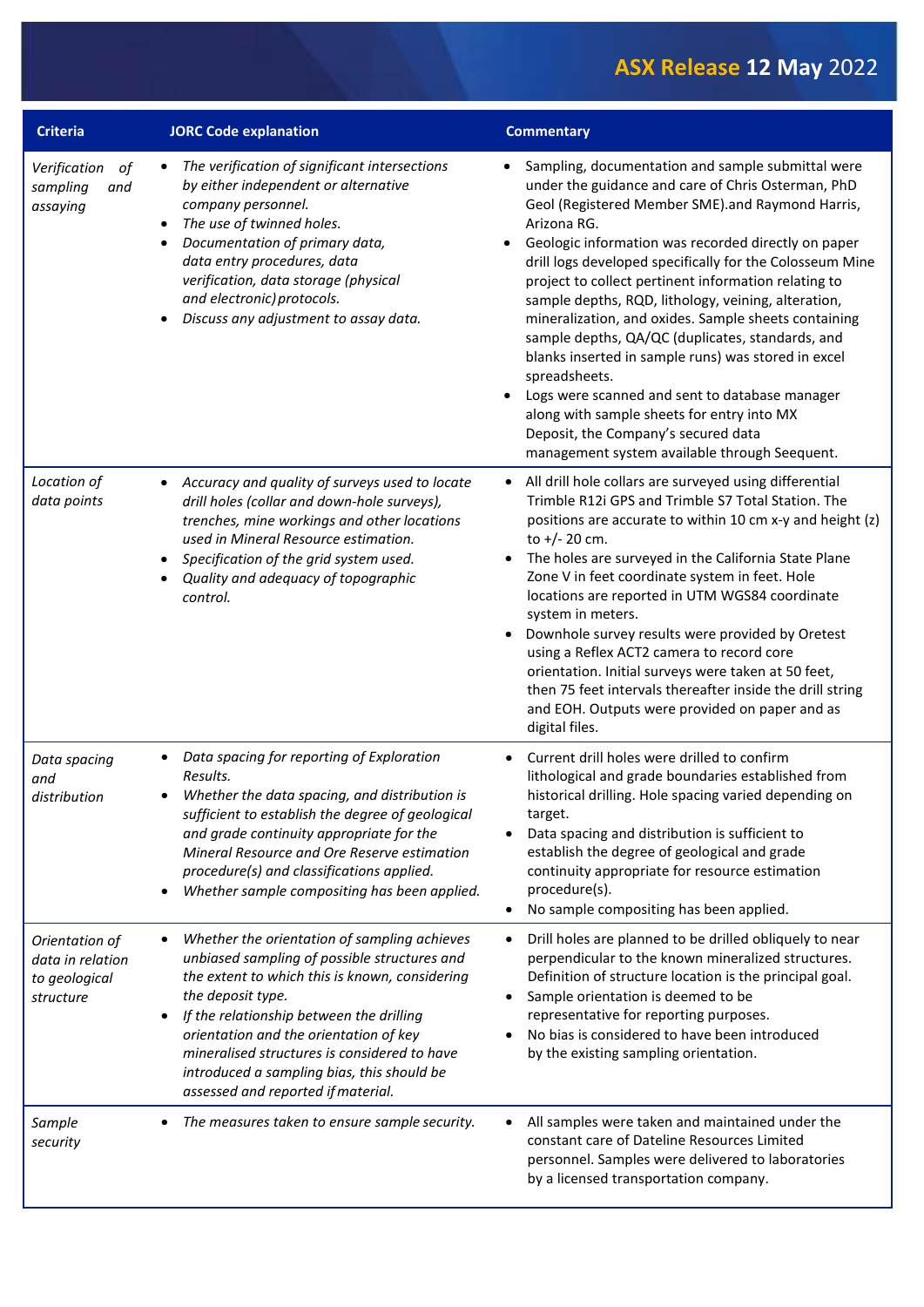| <b>Criteria</b>      | <b>JORC Code explanation</b>                                             | <b>Commentary</b>                                                                                                                                                                                                                                                                                               |
|----------------------|--------------------------------------------------------------------------|-----------------------------------------------------------------------------------------------------------------------------------------------------------------------------------------------------------------------------------------------------------------------------------------------------------------|
| Audits or<br>reviews | The results of any audits or reviews of sampling<br>techniques and data. | Drill hole sampling techniques and QAQC<br>$\bullet$<br>procedures have been developed and reviewed by<br>Dale Sketchley, M.Sc., P. Geo. of Acuity Geoscience<br>Ltd.,<br>• The QAQC program has demonstrated its ability to<br>catch errors.<br>A QAQC review will be completed for this program.<br>$\bullet$ |
|                      | <b>Section 2 Reporting of Exploration Results</b>                        |                                                                                                                                                                                                                                                                                                                 |

(Criteria listed in the preceding section also apply to this section.)

| <b>Criteria</b>                                  | <b>JORC Code explanation</b>                                                                                                                                                                                                                                                                                                                                                                                                                                                                                                                                                          | <b>Commentary</b>                                                                                                                                                                                                                                                                                                                                                                                                                                                      |
|--------------------------------------------------|---------------------------------------------------------------------------------------------------------------------------------------------------------------------------------------------------------------------------------------------------------------------------------------------------------------------------------------------------------------------------------------------------------------------------------------------------------------------------------------------------------------------------------------------------------------------------------------|------------------------------------------------------------------------------------------------------------------------------------------------------------------------------------------------------------------------------------------------------------------------------------------------------------------------------------------------------------------------------------------------------------------------------------------------------------------------|
| Mineral<br>tenement and<br>land tenure<br>status | Type, reference name/number, location and<br>$\bullet$<br>ownership including agreements or material<br>issues with third parties such as joint<br>ventures, partnerships, overriding royalties,<br>native title interests, historical sites,<br>wilderness or national park and<br>environmental settings.<br>The security of the tenure held at the time of<br>reporting along with any known impediments<br>to obtaining a licence to operate in the area.                                                                                                                         | The Colosseum Mine project is located in T17N<br>R13E Sec 10, 11, 14, 15, 22, 23 SB&M.<br>All tenements are 100% owned by Dateline<br>$\bullet$<br>Resources Limited or a wholly owned subsidiary<br>and there exist production-based royalties. Barrick<br>Gold is entitled to a 2.5% Net Smelter Return<br>royalty on all future production of any metals<br>from the Colosseum Gold Mine.                                                                           |
| Exploration<br>done by other<br>parties          | Acknowledgment and appraisal of exploration by<br>$\bullet$<br>other parties.                                                                                                                                                                                                                                                                                                                                                                                                                                                                                                         | Historical work was completed by various mining<br>$\bullet$<br>companies since 1972.<br>Draco Mines (1972-1974)<br>Placer Amex (1975-1976)<br>٠<br>Draco Mines (1980)<br>$\bullet$<br>Amselco (1982-1984<br>$\bullet$<br>Dallhold Resources/Bond Gold (1986-1989<br>$\bullet$<br>Lac Minerals (1989-1994)<br>٠<br>All the companies were reputable, well-known<br>mining/exploration companies that followed the<br>accepted industry standard protocols of the time. |
| Geology                                          | Deposit type, geological setting and style of<br>$\bullet$<br>mineraliation.                                                                                                                                                                                                                                                                                                                                                                                                                                                                                                          | The Colosseum project is hosted by Proterozoic<br>$\bullet$<br>granites, gneisses. These were intruded by Tertiary<br>age rhyolitic stocks, dikes and breccias.<br>The gold and mineralization occurs in a number of<br>different breccia pipes with both sedimentary and<br>volcanic rock fragments. Gold is associated with<br>pyrite within the breccia pipes.                                                                                                      |
| Drill hole<br>Information                        | A summary of all information material to the<br>$\bullet$<br>understanding of the exploration results<br>including a tabulation of the following<br>information for all Material drill holes:<br>$\circ$ easting and northing of the drill hole collar<br>$\circ$ elevation or RL (Reduced Level -<br>elevation above sea level in metres) of<br>the drill hole collar<br>dip and azimuth of the hole<br>down hole length and interception depth<br>hole length.<br>$\circ$<br>If the exclusion of this information is justified on<br>the basis that the information is not Material | See Table 1 within this report for details of the<br>$\bullet$<br>drill hole locations.                                                                                                                                                                                                                                                                                                                                                                                |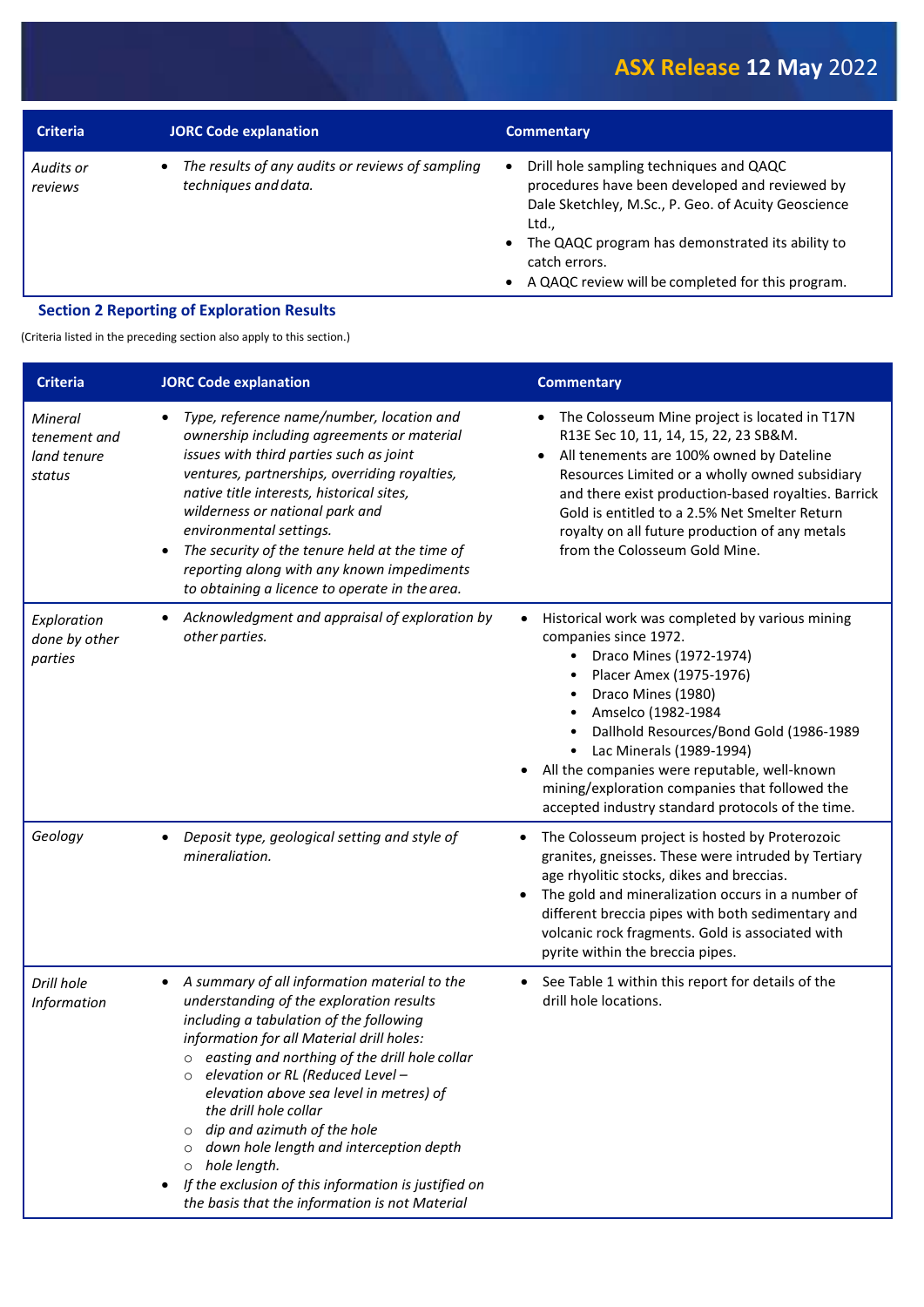| <b>Criteria</b>                                                                 | <b>JORC Code explanation</b>                                                                                                                                                                                                                                                                                                                                                                                                                                                                                                                                                                   | <b>Commentary</b>                                                                                                                                                                                                                                                                              |
|---------------------------------------------------------------------------------|------------------------------------------------------------------------------------------------------------------------------------------------------------------------------------------------------------------------------------------------------------------------------------------------------------------------------------------------------------------------------------------------------------------------------------------------------------------------------------------------------------------------------------------------------------------------------------------------|------------------------------------------------------------------------------------------------------------------------------------------------------------------------------------------------------------------------------------------------------------------------------------------------|
|                                                                                 | and this exclusion does not detract from<br>the understanding of the report, the Competent<br>Person should clearly explain why this is the<br>case.                                                                                                                                                                                                                                                                                                                                                                                                                                           |                                                                                                                                                                                                                                                                                                |
| Data<br>aggregation<br>methods                                                  | In reporting Exploration Results, weighting<br>averaging techniques, maximum and/or<br>minimum grade truncations (eg cutting of high<br>grades) and cut-off grades are usually Material<br>and should be stated.<br>Where aggregate intercepts incorporate short<br>lengths of high grade results and longer lengths<br>of low grade results, the procedure used for<br>such aggregation should be stated and some<br>typical examples of such aggregations should<br>be shown in detail.<br>The assumptions used for any reporting of<br>metal equivalent values should be clearly<br>stated. | Drill hole intersections are reported above a<br>lower exploration cut-off grade of 1.0g/t Au<br>and no upper cut off grade has been applied.                                                                                                                                                  |
| Relationship<br>between<br>mineralisation<br>widths and<br>intercept<br>lengths | These relationships are particularly<br>important in the reporting of Exploration<br>Results.<br>If the geometry of the mineralisation with<br>$\bullet$<br>respect to the drill hole angle is known, its<br>nature should be reported.<br>If it is not known and only the down hole lengths<br>$\bullet$<br>are reported, there should be a clear statement<br>to this effect (eg 'down hole length, true width<br>not known').                                                                                                                                                               | Drill holes are orientated vertically and obliquely to<br>the mineralized structures and disseminated bodies.<br>Interception angles of the mineralized structures are<br>estimated by geometries from known occurrences in<br>the adjacent mine workings and the core drilling<br>intercepts. |
| <b>Diagrams</b>                                                                 | Appropriate maps and sections (with scales)<br>٠<br>and tabulations of intercepts should be<br>included for any significant discovery being<br>reported These should include, but not be<br>limited to a plan view of drill hole collar<br>locations and appropriate sectional views.                                                                                                                                                                                                                                                                                                          | Supporting figures have been included within the<br>body of this release.                                                                                                                                                                                                                      |
| <b>Balanced</b><br>reporting                                                    | Where comprehensive reporting of all<br>Exploration Results is not practicable,<br>representative reporting of both low and<br>high grades and/or widths should be<br>practiced to avoid misleading reporting of<br><b>Exploration Results.</b>                                                                                                                                                                                                                                                                                                                                                | Representative reporting of both low and high grades<br>and/or widths have been reported.                                                                                                                                                                                                      |
| Other<br>substantive<br>exploration<br>data                                     | Other exploration data, if meaningful and<br>material, should be reported including (but not<br>limited to): geological observations; geophysical<br>survey results; geochemical survey results; bulk<br>samples - size and method of treatment;<br>metallurgical test results; bulk density,<br>groundwater, geotechnical and rock<br>characteristics; potential deleterious or<br>contaminating substances.                                                                                                                                                                                  |                                                                                                                                                                                                                                                                                                |
| <b>Further work</b>                                                             | The nature and scale of planned further<br>work (eg tests for lateral extensions or<br>depth extensions or large-scale step-out<br>drilling).                                                                                                                                                                                                                                                                                                                                                                                                                                                  | At Colosseum, future work may include expanded<br>drilling                                                                                                                                                                                                                                     |